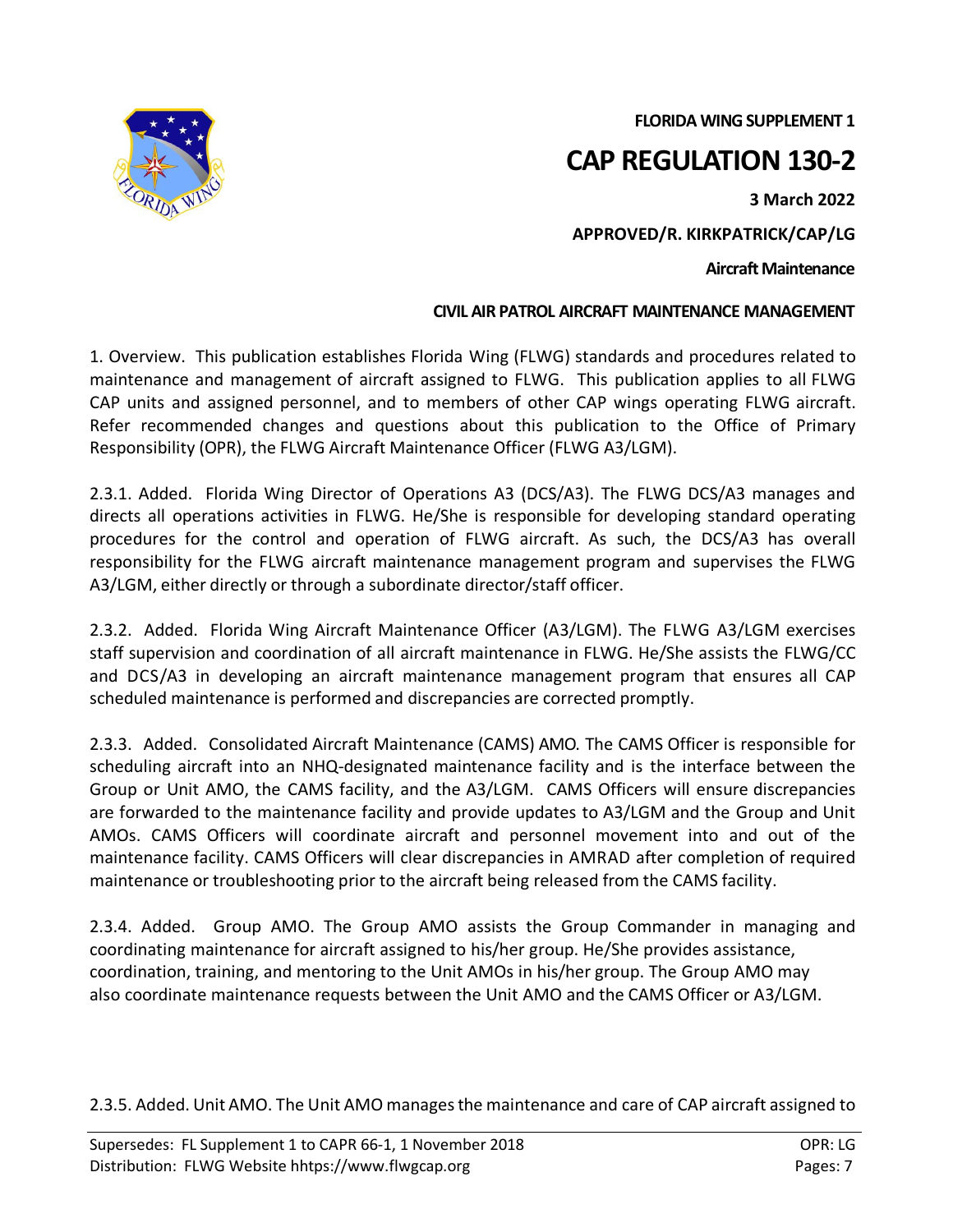his/her unit. In addition to the responsibilities noted in CAPP 130-3, para 2.2.1, the Unit AMO is responsible for:

2.3.5.1. Added. Preventive maintenance, including routine care such as cleaning, servicing, and replacing minor parts and hardware in accordance with (IAW) CAPP 130-2.

2.3.5.2. Added. Maintaining the Aircraft Information File (AIF).

2.3.5.3. Added. Monitoring aircraft data in the AMRAD Maintenance Module.

2.3.5.4. Added. Ensuring aircraft are washed at least once quarterly and waxed semi-annually. The wash and wax schedule should be recorded in Tab #7 of the AIF.

2.3.5.5. Added. Notifying the Group AMO and CAMS AMO with aircraft maintenance issues.

2.3.5.6. Added. Ensuring aircraft discrepancies and updated aircraft inspection information are logged into AMRAD IAW CAPR 130-2, para 7.5.

2.3.5.7. Added. Requesting A3/LGM approval for emergency/alternate maintenance through the Group AMO and/or CAMS AMO.

2.3.5.8. Added. Ensuring that all required equipment is current and serviceable IAW CAPR 130-2, para 14 and Paragraphs 14.5.2 and subs of this supplement.

2.3.6. Added. Discrepancy Clearing in AMRAD. The A3/LGM or a CAMS AMO are the only persons authorized to clear an open discrepancy in AMRAD.

2.4.1. Added. Pilot in Command (PIC). Pilots picking up an aircraft that has undergone an annual/100 hour inspection are responsible for ensuring signed copies of logbook entries are in the AIF. Signed copies of the mid-cycle oil change (post annual) must also be in the AIF prior to leaving the maintenance facility.

5.1.1. Added. Florida Wing Maintenance Management Program. All FLWG aircraft will be maintained under the NHQ centralized maintenance program. All FLWG aircraft will have their annual and/or 100 hour inspections, engine changes, avionics repairs, and major maintenance performed at a designated NHQ centralized maintenance provider facility. Oil changes, to the maximum extent possible, will be completed at the designated CAMS facility. Emergency repairs may be conducted at an alternate maintenance provider, if approved by the A3/LGM.

7.5.1. Added Aircraft Mission Status. All FLWG aircraft will be coded IAW CAPP 130-3, para 2.3.2.9.

7.5.2. Added. Aircraft Status. Aircraft status in AMRAD will be reported IAW CAPP 130-3, para 2.3.2.10

7.5.3. Added. The Group or Unit AMO must contact the A3/LGM immediately when an aircraft is grounded or becomes non-mission capable. The A3/LGM and/or DCS/A3 will make the final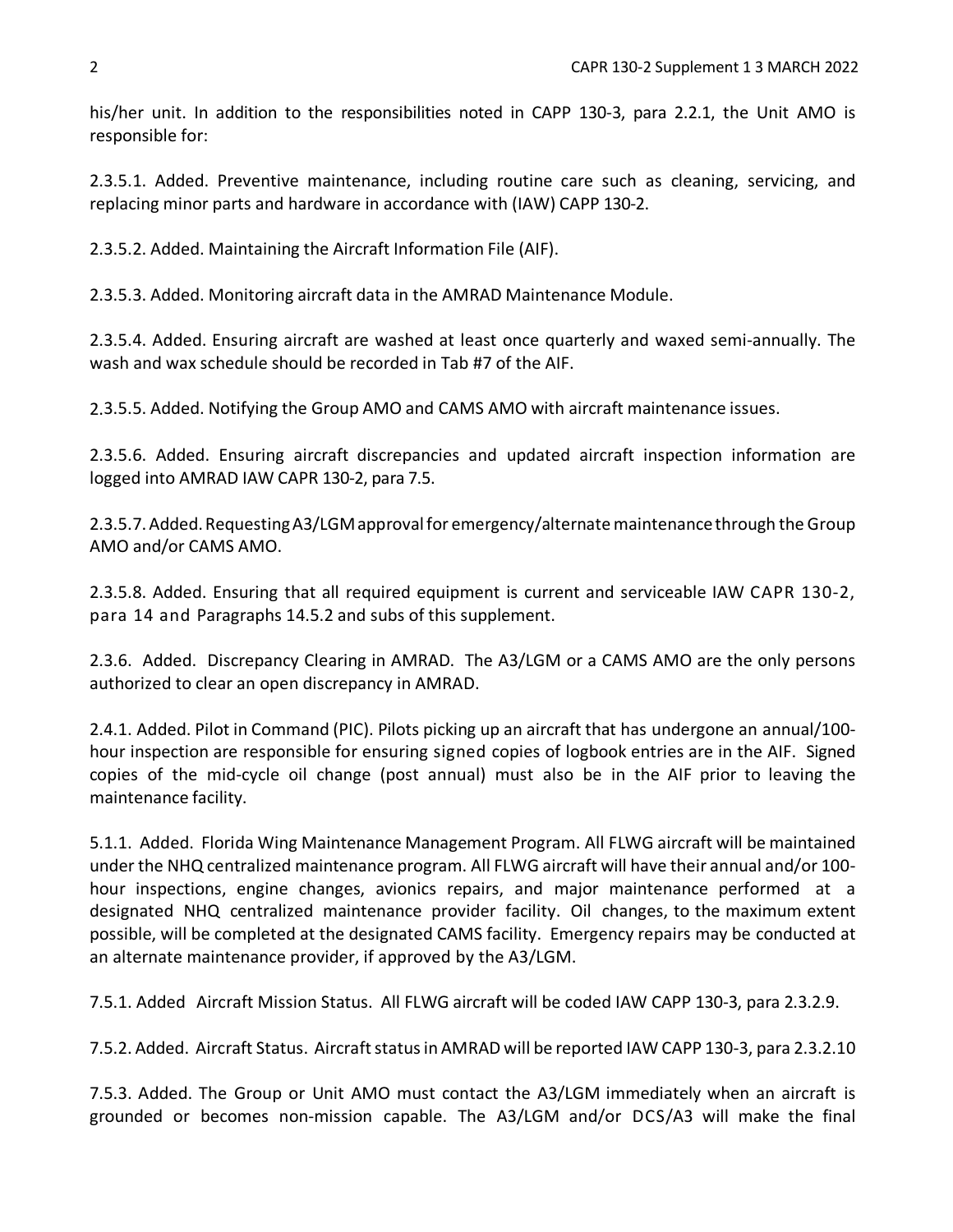determination on partially mission capable and non-mission capable status. NMC aircraft will be grounded until systems are repaired or the A3/LGM, with prior approval from CAP/LG, authorizes flight to a CAMS maintenance facility. Aircraft status will be updated in AMRAD.

9.1. Added. Requests for Maintenance. Requests for maintenance will be initiated by the Group or Unit AMO to the CAMS Officer for scheduling. Requests for 100-hour or 50-hour inspections should be submitted a minimum of 5 business days in advance. Aircraft must have at least 5 TACH hours remaining when landing at a CAMS facility during non-hurricane season and 7 TACH hours during hurricane season. Requests to deviate from these minimum TACH requirements may be approved on a case-by-case basis by the A3/LGM or the DCS/A3. Requests for minor maintenance must be submitted to the CAMS vendor at least 3 business days in advance. If the CAMS Officer is not available to schedule maintenance, the Unit AMO may contact the A3/LGM through the Group AMO or directly. In no case are crew members, Unit, or Group AMOs authorized to contact the CAMS facility directly.

10.2. 100-Hour Inspection. All FLWG aircraft are subject to one or more ADs that allow no over-fly of the 100-hour inspection. Group and Unit AMOs must ensure their aircraft can reach a designated CAMS facility within its available 100-hour inspection interval and with the remaining TACH hours as noted in para 9.1 of this supplement.

10.4.5.1. Added. Washing and Waxing. All FLWG assigned aircraft will be washed at least quarterly and waxed at least semi-annually. Washing and waxing will be recorded in the AIF.

10.4.6.1. Added. CAPF 71 Inspections. CAPF 71 and 71G inspections will be accomplished when leaving an aircraft at a maintenance facility, picking up an aircraft from a maintenance facility, and upon transfer, temporary or permanent, from one unit to another by both the losing and gaining unit.

11.1.1. Added. Maintenance Performed by Non-CAMS Vendor. Maintenance performed by a non-CAMS vendor must be documented and a logbook entry sticker must be mailed to the A3/LGM, who will forward it to the appropriate CAMS vendor.

11.4.1. Added. Grounding Discrepancies. If a pilot believes the aircraft has a grounding discrepancy, he/she shall place the Aircraft Grounded Placard on the pilot seat. The Group or Unit AMO will contact the CAMS Officer and the A3/LGM to notify him/her that the aircraft is grounded, provide details of the discrepancy, and confirm it has been entered in AMRAD within the CAPR 130-2 time limit.

11.4.2. Added. Dents, Missing Panels or Parts. During preflight or post-flight inspections, should the pilot find a dent, a missing panel or part, such as a tie down ring, that aircraft is immediately grounded pending action by the A3/LGM.

11.4.3. Added. Disagreements. If the pilot and the Group or Unit AMO disagree as to the grounding issue, the aircraft will remain in a grounded status until the A3/LGM authorizes a status change. Only then will the Aircraft Grounded Placard be removed by the Group or Unit AMO or the PIC.

14.5.1. Added. The pilot in command (PIC) shall ensure that a survival kit is onboard the aircraft prior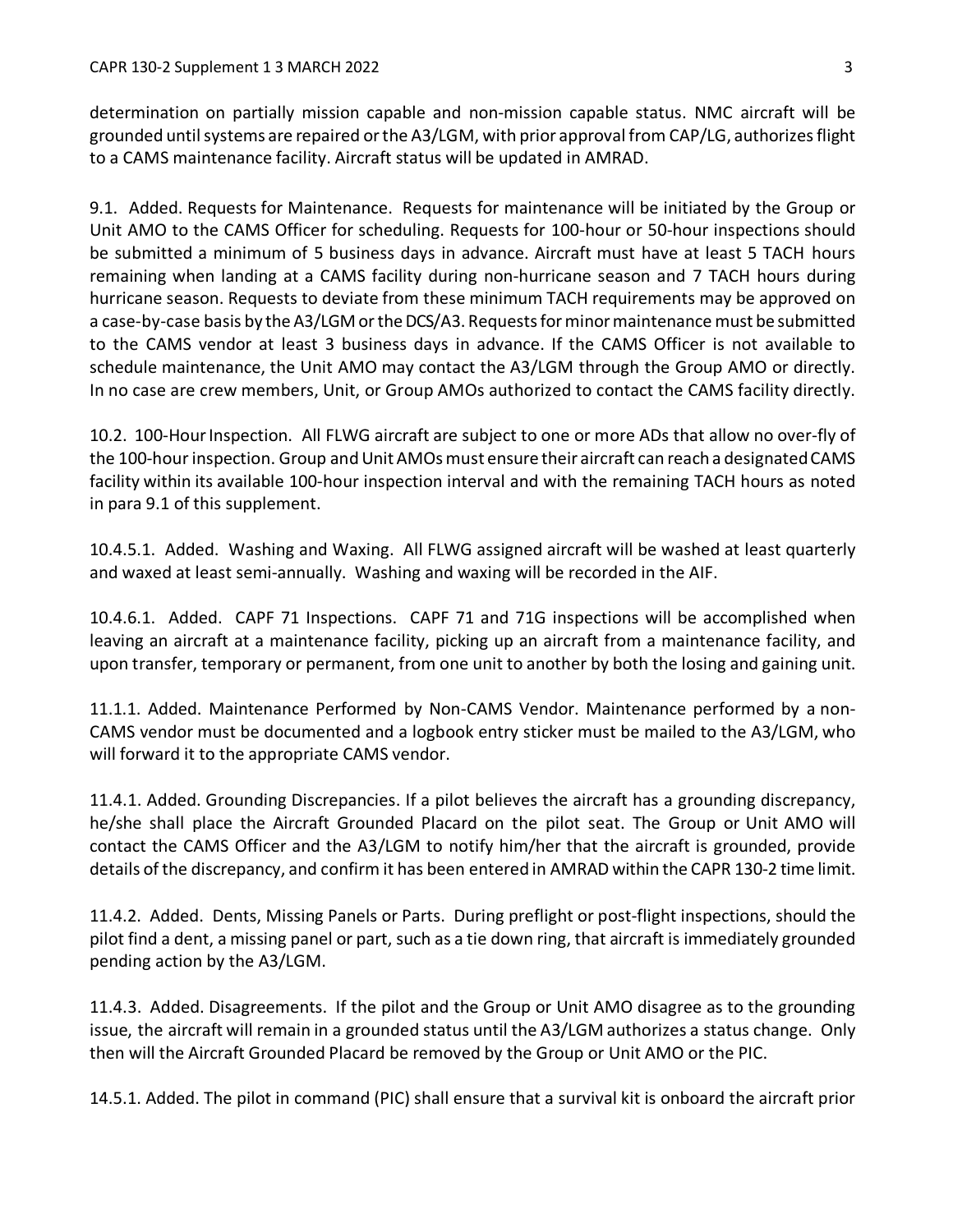to any flight. The Unit AMO is responsible for maintaining the survival kit. FLWG has 2 types of survival kits, either a backpack type or a survival kit that is integral to the life raft. All life rafts have a survival kit that meets the minimum requirements of this supplement. An aircraft with a life raft is not required to have the backpack style kit in the aircraft. However, when the life raft is removed for any reason, the backpack survival kit must be in the aircraft prior to flight. Aircraft not assigned life rafts must keep the backpack survival kit in the aircraft at all times. Removal of any assigned aircraft equipment must be approved by the FLWG/CC, FLWG Vice Commander (FLWG/CV), DCS/A3, or the Incident Commander (IC) for that mission.

14.5.2. Added. If neither the backpack nor life raft survival kits are available, a survival kit that contains the minimum following items must be on board the aircraft:

14.5.2.1. Added. Survival blankets;

14.5.2.2. Added. Water (24 oz per aircrew member);

14.5.2.3. Added. Waterproof matches;

14.5.2.4. Added. Flashlight with spare batteries;

14.5.2.5. Added. Whistle or signaling device;

14.5.2.6. Added. Utility knife;

14.5.2.7. Added. Nylon cord;

14.5.2.8. Added. Reflective mirror.

14.5.3. Added. Additional items such as water purification tablets, food rations, light stick, insect repellent may be added, as desired. The season and topography in which the aircraft normally operates and the number of occupants that may be onboard should be taken into consideration.

14.5.4. Added. Survival kits will be inspected annually during the month of January to ensure items are still serviceable and have not expired. Expired items will be reported to the A3/LGM and the aircraft grounded until those items can be replaced.

14.5.5. Added. Survival equipment, including flotation devices, will be kept away from all petroleum products.

14.6. Added. Additional Equipment. Each FLWG aircraft should be equipped with the following items:

14.6.1. Added. Chocks and tie down ropes. These should be stored in an appropriate container under the cargo net.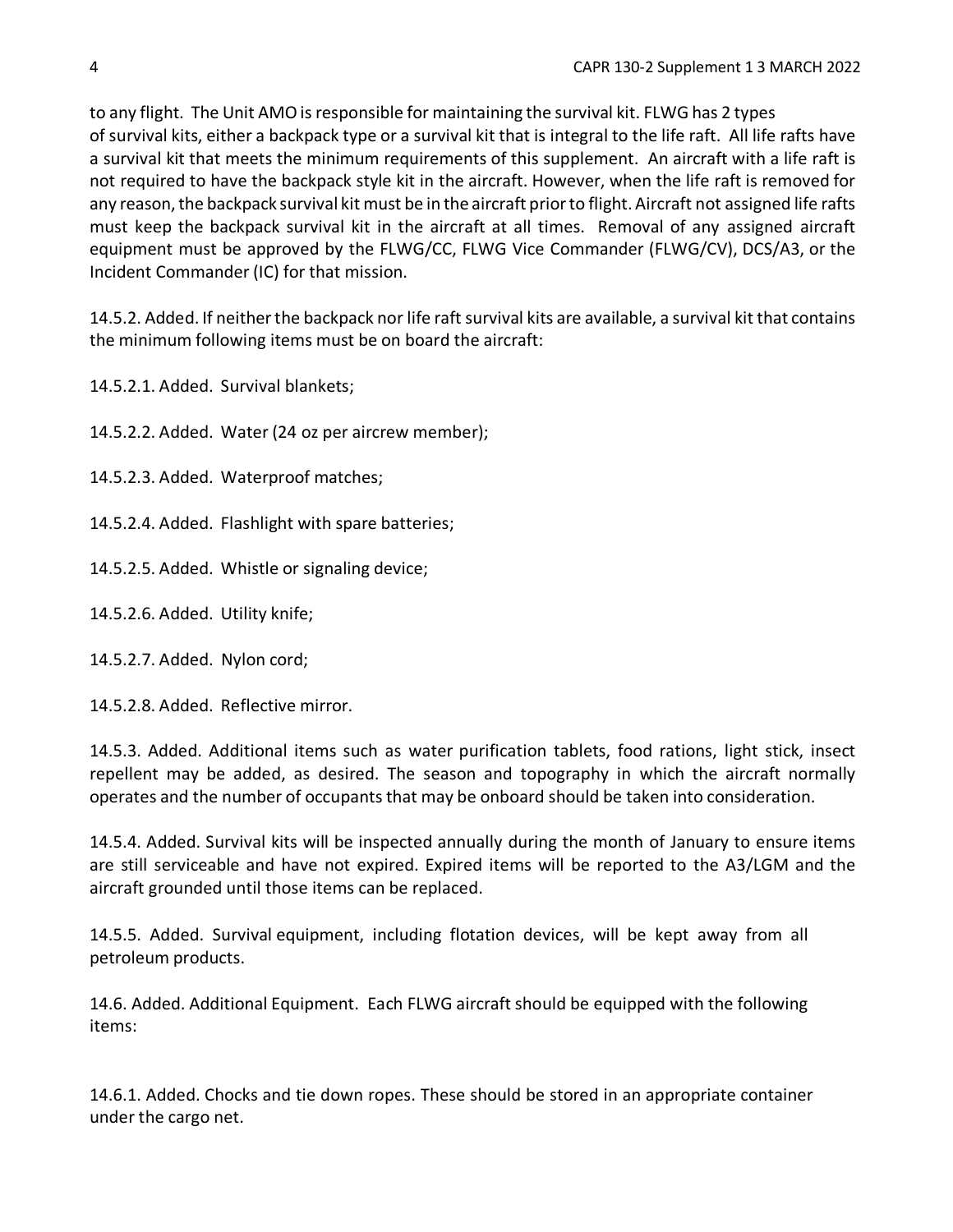14.6.2. Added. Aircraft tow bar.

14.6.3. Added. Pitot tube cover.

14.6.4. Added. Control lock.

14.6.5. Added. Window sunscreen set or cockpit canopy cover.

14.6.6. Added. Two (2) quarts of authorized engine oil.

16.1. Added. Unit AMOs are responsible for obtaining Certificates of Insurance from the local maintenance shops as needed and as requested by the A3/LGM and forwarding them to the A3/LGM.

17.1. Added. Requests for Alteration. Request(s) for alteration of FLWG aircraft will be submitted through the CAMS Officer to A3/LGM and DCS/A3, who will forward it to NHQ CAP/LGM for action, with copy to the Florida Wing Commander (FLWG/CC) and FLWG Director of Operations (A3/DO).

> LUIS E. NEGRON, Colonel, CAP Commander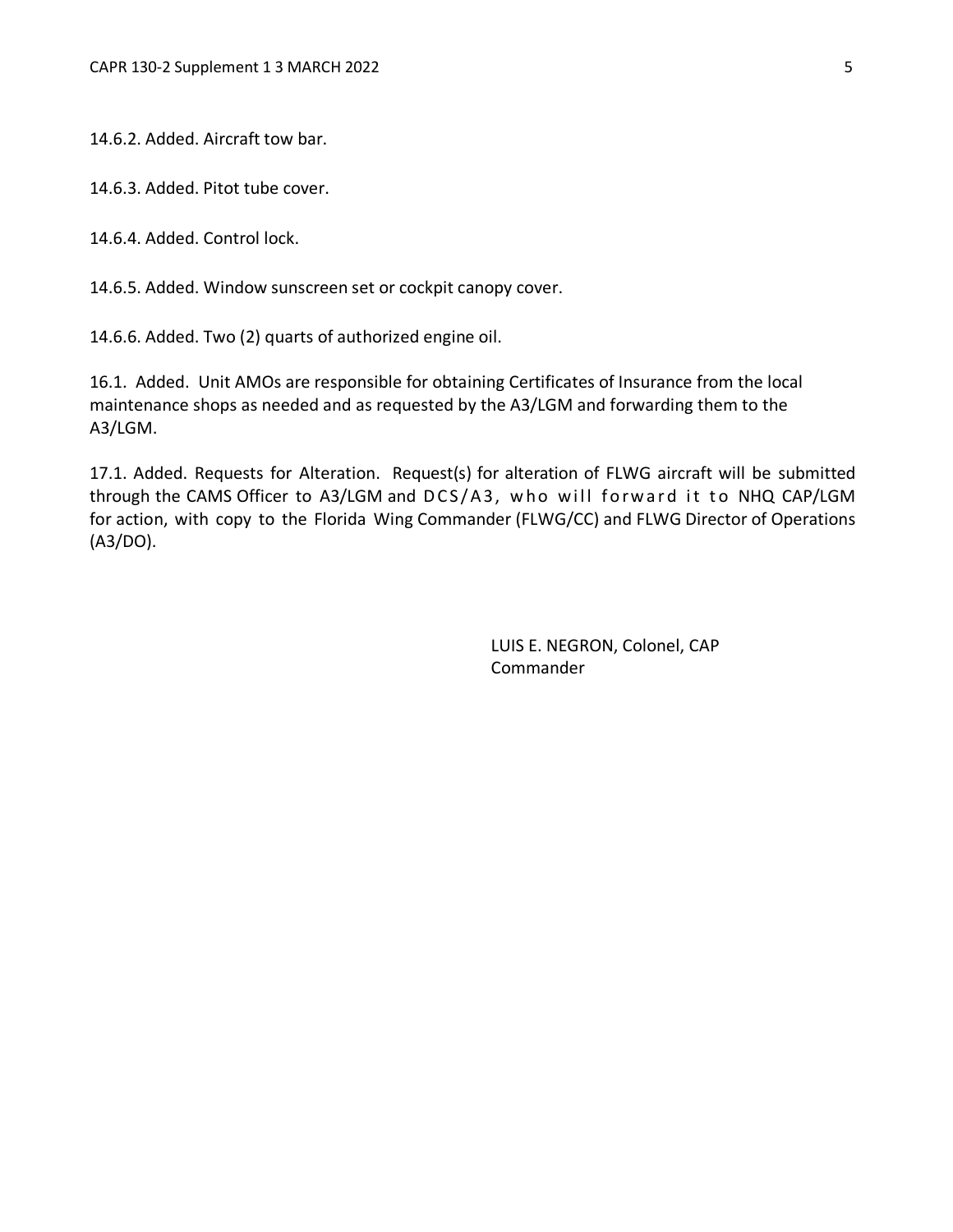| <b>OPR</b> | #              | <b>Compliance Question</b>                                                                                                                                                                                                                                                                          | How to Verify<br>Compliance                            | Discrepancy Write-up                                                                                                                                                                                                                                                                                   | How to Clear Discrepancy                                                                                                                                                                                           |
|------------|----------------|-----------------------------------------------------------------------------------------------------------------------------------------------------------------------------------------------------------------------------------------------------------------------------------------------------|--------------------------------------------------------|--------------------------------------------------------------------------------------------------------------------------------------------------------------------------------------------------------------------------------------------------------------------------------------------------------|--------------------------------------------------------------------------------------------------------------------------------------------------------------------------------------------------------------------|
| A3/LGM     | $\mathbf{1}$   | Has the A3/LGM been<br>contacted immediately when an<br>aircraft is grounded or becomes<br>NMC?                                                                                                                                                                                                     | <b>Review AMRAD</b><br>or<br>written<br>notifications. | The A3/LGM was not<br>notified immediately<br>when an aircraft was<br>grounded or became<br>NMC IAW FLWG Sup 1<br>to CAPR 130.2, Para.<br>3.11.3.1.                                                                                                                                                    | Attached a copy of the<br>documentation showing<br>communication or corrective<br>action taken to the<br>discrepancy in AMRAD.                                                                                     |
| A3LGM      | $\overline{2}$ | Were aircraft washed at least<br>once quarterly and waxed semi-<br>annually and recorded in the AIF?                                                                                                                                                                                                | Review the AIF.                                        | An aircraft was not<br>washed<br>quarterly or waxed<br>semi- annually, or that<br>was not documented in<br>the AIF IAW FLWG Sup<br>1 to CAPR 130-2, Para                                                                                                                                               | Attached copy of the<br>documentation showing the<br>aircraft wash and wax or<br>corrective action taken to the<br>discrepancy in AMRAD.                                                                           |
| A3LGM      | 3              | Were CAPF 71 aircraft inspection<br>conducted and form placed in<br>the AIF upon drop off or retrieval<br>of an aircraft from a maintenance<br>facility or when an aircraft was<br>transferred between units?                                                                                       | Review the AIF.                                        | A CAPF 71 inspection<br>was<br>not conducted or the<br>form was not placed in<br>the AIF as directed IAW<br>FLWG Sup 1 to CAPR<br>130-2, Para. 10.4.6.1.                                                                                                                                               | Attached copy of the<br>documentation showing the<br>aircraft inspection or<br>corrective action taken to the<br>discrepancy in AMRAD.                                                                             |
| A3LGM      | 4              | Did any aircraft over-fly the 100-<br>hour inspection?                                                                                                                                                                                                                                              | Review AMRAD.                                          | An aircraft over-flew<br>the 100-hour inspection<br>as prohibited by FLWG<br>Sup 1 to CAPR 130-2<br>Para, 10.2.                                                                                                                                                                                        | Attached copy of the<br>documentation showing the<br>aircraft was not over- flown or<br>corrective action taken to the<br>discrepancy in AMRAD.                                                                    |
| A3LGM      | 5              | Did aircraft have at least 5 TACH<br>hours during non-hurricane<br>season or 7 TACH hours during<br>hurricane season remaining<br>when delivered for a 100-hour<br>inspection? If aircraft<br>did not have the required 5 or 7<br>TACH hours, did the<br>A3/LGM or DCS/A3 approve the<br>exception? | Review AMRAD.                                          | An aircraft did not have<br>the required 5 TACH<br>hours<br>during non-hurricane<br>season or 7 TACH hours<br>during hurricane season<br>remaining when<br>delivered for a 100-<br>hour or 50-hour<br>inspection and did not<br>receive authorization<br>for an exception from<br>the A3/LGM or DCS/A3 | Attached copy of the<br>documentation showing the<br>aircraft had the appropriate<br>TACH remaining or<br>authorization from the<br>A3/LGM or DCS/A3 or<br>corrective action taken to the<br>discrepancy in AMRAD. |

## **ATTACHMENT 1 - COMPLIANCE ELEMENTS**